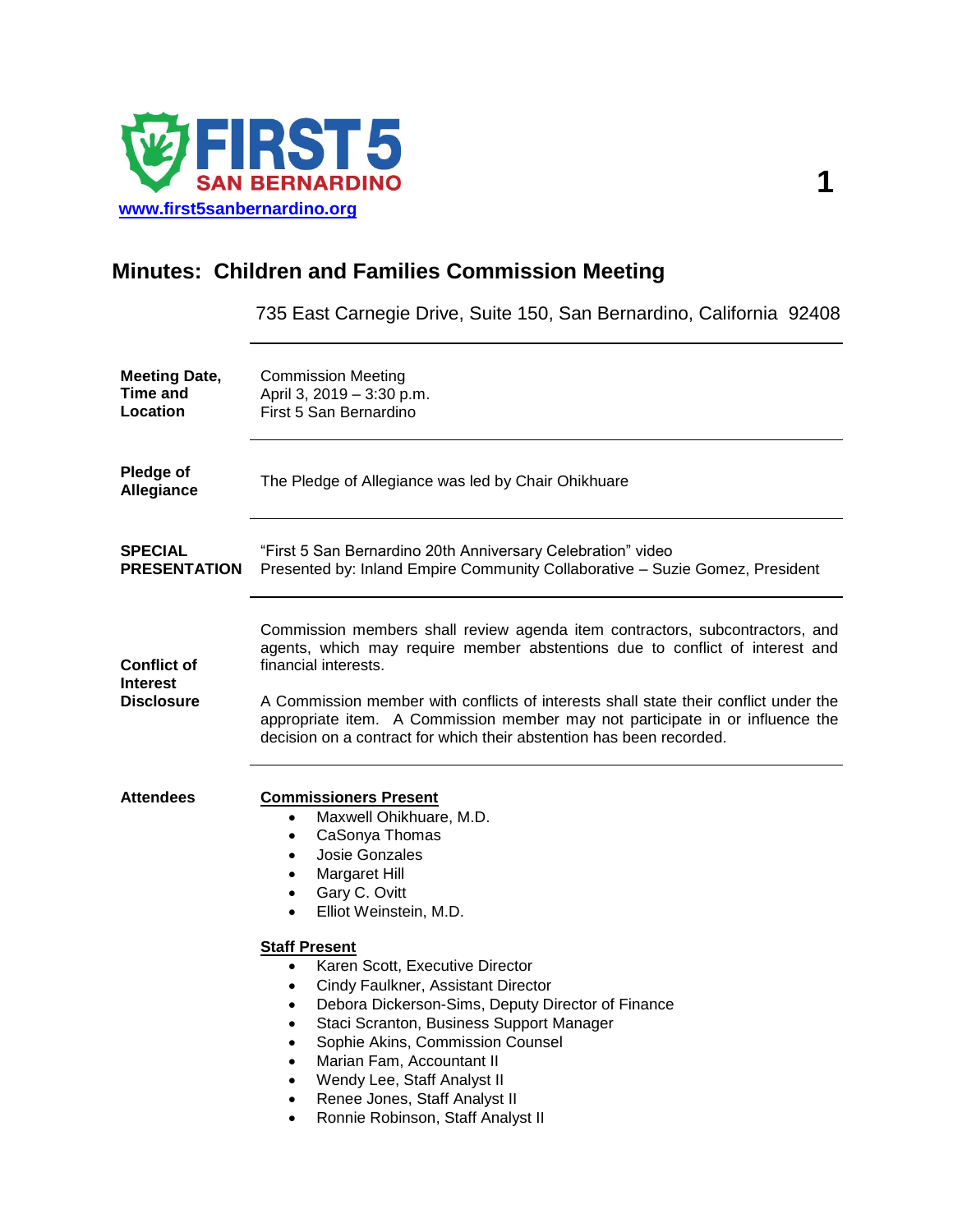**Minutes: Children and Families Commission 04-2019 1 April 3, 2019 Page 2 of 4**

### Walid Wahba, Staff Analyst II

| <b>Changes to the</b> | The presenter for Agenda Item 2 is Assistant Director Cindy Faulkner in place of Scott |
|-----------------------|----------------------------------------------------------------------------------------|
| Aqenda                | McGrath.                                                                               |
|                       |                                                                                        |

**Report – Legislative Chekesha Gilliam**

See attached legislative report.

|  | 4-2019 F5SB.pdf |
|--|-----------------|

**Report – Executive Director, Karen Scott**

## **SAVE THE DATE**

"Second Annual Symposium on Infant and Toddler Mental Health and Adverse Childhood Experiences", May 20, 2019 from 9:00 a.m. to 3:00 p.m. at the Riverside Convention Center. Guest speaker is Dr. Bruce Perry, Senior Fellow of The Child Trauma Academy.

## **GENERATIONGo!**

The San Bernardino County Workforce Development Board GenerationGo! Initiative targets K-12 level youth. This is a countywide effort to provide career pathways in high school that lead to college and vocational training and employment. The intent is to prepare the county's workforce for future careers and ensure its youth are "workforce ready." Through their intern program with County departments, First 5 has had an opportunity to host an amazing, bright 16-year-old, Alyssa Duque.

## **"NO SMALL MATTER" Screening**

"No Small Matter" is a feature-length documentary film and national engagement campaign that brings public attention to this vital question by sharing powerful stories and stunning truths about the human capacity for early intelligence and the potential for quality early care and education to benefit America's social and economic future.

A screening of this film will be shown at the Dorothy Ingraham Learning Center, located at 670 E. Carnegie Drive in San Bernardino on April 17th, 5:00 p.m. to 7:30 p.m.

Registration is free, however, space is limited.

To register, please visit: <http://bit.ly/nosmallmatter2019>

This film is presented with support from Silicon Valley Community Foundation in partnership with Quality Start San Bernardino, Child Care Resource Center, San Bernardino County Superintendent of Schools, San Bernardino County Preschool Services, Children's Fund and First 5 San Bernardino.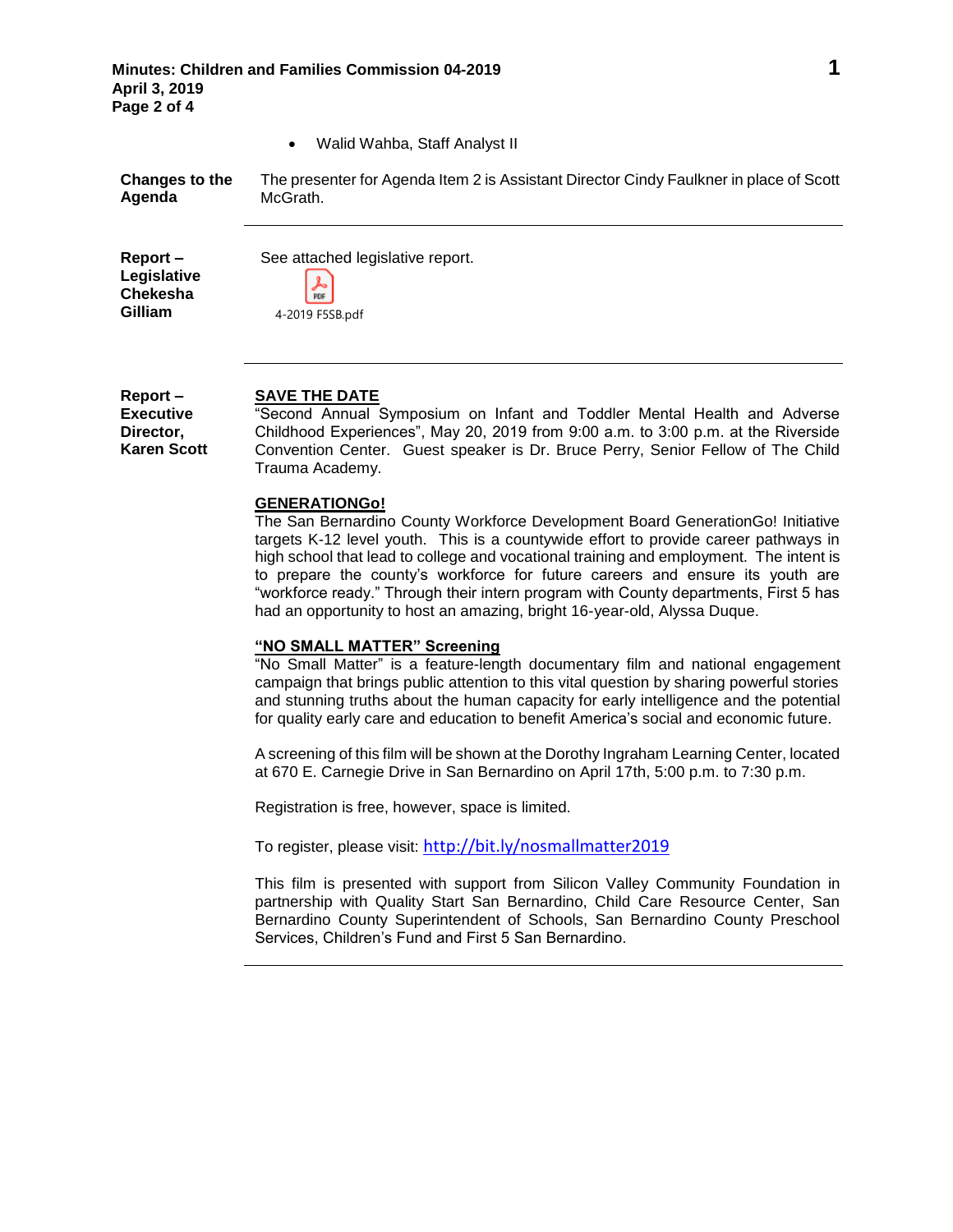**Consent**

Motion by Commissioner Gonzales and seconded by Commissioner Ovitt to approve the Consent Item.

Without further comment or objection, motion carried by unanimous vote.

| ltem No. | <b>CONSENT</b>                                                                                                       |
|----------|----------------------------------------------------------------------------------------------------------------------|
|          | Approve Minutes of February 6, 2019 Commission Meeting.<br>(Presenter: Ann M. Calkins, Executive Assistant 252-4252) |

| Item No.       | <b>DISCUSSION</b>                                                                                                                                                                                                                                                                                                                                                                                                                  |
|----------------|------------------------------------------------------------------------------------------------------------------------------------------------------------------------------------------------------------------------------------------------------------------------------------------------------------------------------------------------------------------------------------------------------------------------------------|
| $\overline{2}$ | Conduct Public Hearing on California Children and Families Commission Annual<br>Report for Fiscal Year 2017-2018.<br>(Presenter: Cindy Faulkner, Assistant Director, 252-4253)                                                                                                                                                                                                                                                     |
|                | The Public Hearing was conducted highlighting the support and work of the State First<br>5 Commission related to Family Functioning, Improved Systems of Care,<br>Developmental Screenings and Services, and also included reports on First 5<br>Revenue and Tobacco Cessation resources.                                                                                                                                          |
|                | First 5 San Bernardino highlights were inadvertently excluded from First 5 California's<br>Annual Report. Commissioner Hill asked how the information could be disseminated<br>to other First 5 Commissions. A suggestion was made to submit the information via<br>First 5 Association's Intranet emails whose distribution list reaches the other First 5<br>Commissions. First 5 staff will follow up with this recommendation. |
|                | The Commission was also informed that First 5 California will continue to build on this<br>year's successes and continue working toward the underlying Strategic Plan goal to<br>ensure all children prenatal through age 5 have the resources, foundation, and<br>systems of support they need to thrive.                                                                                                                         |
|                | No public comments were presented on this item.                                                                                                                                                                                                                                                                                                                                                                                    |
| 3              | Approve Contract SI030 with County of San Bernardino Children's Network in the<br>amount of \$459,877 per year for Fiscal Years 2019-2022 with a cumulative total<br>amount not to exceed \$1,379,631 for the delivery of countywide educational<br>campaigns and community events addressing child abuse prevention.<br>(Presenter: Renee Jones Staff Analyst II, 252-4273)                                                       |
|                | <b>Discussion</b><br>Janki Patel was introduced as the new Children's Network Officer. Ms. Patel promoted<br>to the position and takes over for Kathy Turnbull, the out-going network officer who<br>recently retired. Ms. Patel thanked the Commission for their continued enthusiasm and<br>support for the organization.                                                                                                        |
|                | <b>Public Comment</b><br>None                                                                                                                                                                                                                                                                                                                                                                                                      |
|                | Commissioner Gonzales recused herself from this item due to her seat on the Board<br>of Supervisors. Commissioner Thomas abstained due to her position as appointing<br>authority over Children's Network.                                                                                                                                                                                                                         |
|                | Motion made by Commissioner Weinstein and seconded by Commissioner Hill to<br>approve Item 3. Without further comment or objection, motion carried by unanimous<br>vote.                                                                                                                                                                                                                                                           |